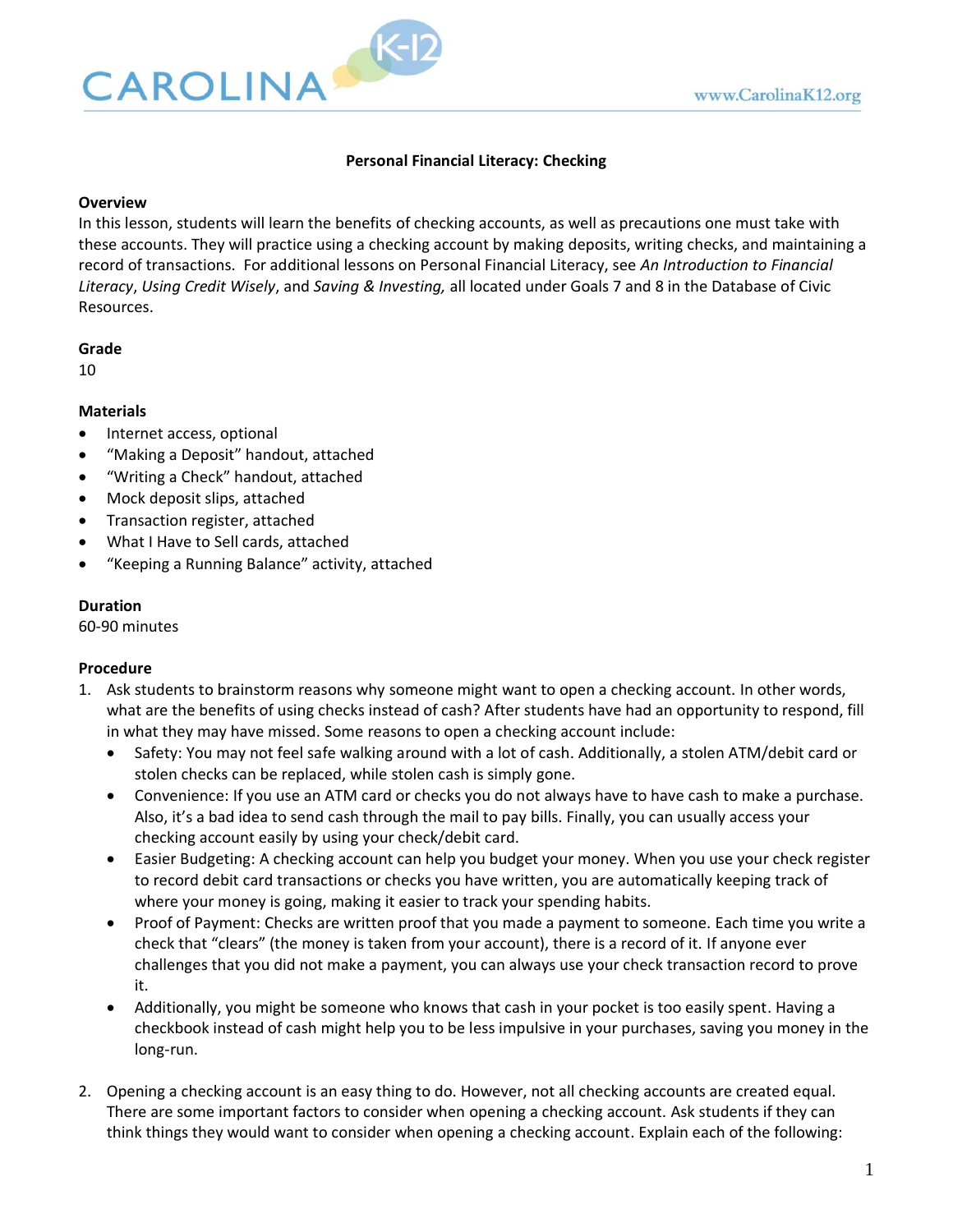- Location: branch offices; hours of operation; availability of ATMs
- Fees: monthly fees; per check fees; printing of checks; balance inquiry fees; ATM fees
- Other charges: overdraft charge; stop-payment fees; certified check fees
- Interest: rate earned; minimum deposit to earn interest; compounding method; fee charged for falling below necessary balance
- Restrictions: minimum balance; deposit insurance; holding period for deposited checks
- Special features: direct deposit; automatic payments; overdraft protection; online banking; discounts or free checking for students, seniors, or employees of certain companies

Once you decide that you want a checking account, you will need to actually "open" it. In order to do so, you will usually need to bring 2 forms of identification and whatever money you want to deposit to the bank. You will fill out some paper work, and about a week later, you should receive a box of checks in the mail, preprinted with your name and address, along with a check register to record your transactions.

- ➢ **Optional Activity:** Either individually or in partners, instruct students to go onto the Internet and research various banks and the checking accounts they offer. Have students search for which bank they feel offers the checking account that is the best deal for them. Have them summarize the information above, then report back to class. As students report back, track the details of the various bank's accounts on the board to compare/contrast the decisions students made.
- 3. Now that you have your checks, what do you need to know? There are a few precautions that students need to be made aware of:
	- Most importantly, students must understand that writing a check is like writing a binding contract. When you sign the bottom of a check, you are agreeing to pay the specified amount on demand. If you write a check that you do not have enough funds to cover, you stand to lose even more money in the end than the check was written for. Why? Because when you "bounce" a check, you usually must pay the person or business a fee on top of what you already owe them (most businesses charge a "Returned Check Fee" of \$25). Also, most banks charge an additional fee for having to cover your expense (unless the bank has overdraft protection). In sum, if you bounce a check written for \$25, you are likely to end up paying upwards of \$75!
	- Always write checks in ink.
	- Once you endorse a check (sign the back of it), anyone can cash it. So you should never endorse checks you plan on depositing later. As an added measure, some people write "For Deposit Only" below their endorsement.
	- Keep unused checks in a place where others will not have easy access to them.
	- Check your statement regularly to make sure there was no unauthorized activity. Make sure everything on your statement matches everything in your register (to be discussed momentarily). Most banks offer online statements that are updated almost daily.
- 4. Distribute/Present "Making a Deposit" and "Writing a Check" handouts. Go over each section of deposit slip and check with class. On the board or overhead, fill in a deposit slip and check to serve as an example for the next activity.
- 5. Give each student 1 deposit slip, 4 blank checks, and a transaction register. Write the following on the board:

To deposit: -Cash: \$200.00 -Checks: Check #9283: \$187.58 (paycheck) Check #738: \$12.42 (rebate check) Check #342: \$50.00 (gift from relative)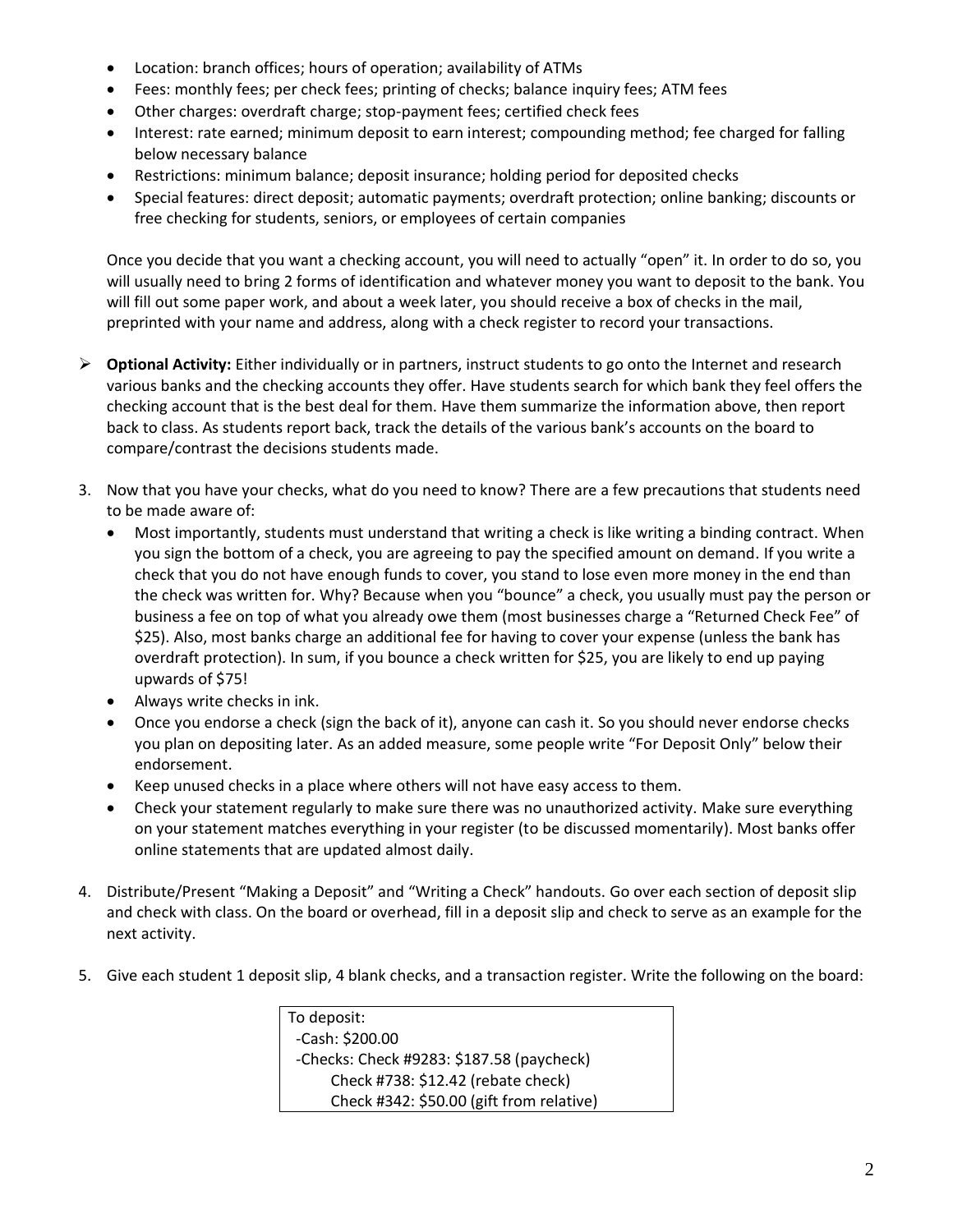Have students individually fill out deposit slips and check registers (the first deposit has already been filled out as an example), referring to their "Making a Deposit" handout if necessary. Spot check to make sure they are filling them out correctly. When all students have finished, go over register as a class (at this point, everyone's register should be identical). Distribute the "What I Have to Sell" cards. Explain that students now have \$450 in their "checking accounts." Their task is to take 12 minutes to find 2-4 people that have an item for sale they would like to purchase. They are to purchase that item using a properly filled out check. (Students should assume they have unlimited "items" to sell as listed on the card they receive. In other words, several students can purchase the same item from the seller). Every time a transaction takes place, both the buyer and seller should properly document it in their transaction record. Encourage students to check each other's transaction records. When time is up, have students take an extra minute to "balance" their checkbooks.

6. Check/Debit cards have become an increasingly popular alternative to writing checks. In fact, when you open up a checking account, you will more than likely receive a check card in addition to a checkbook. Compared to checks, there is less to carry around and transactions usually go faster. The difference between a check card and a credit card is that with a check card, you can only spend money you already have in your account instead of money you will earn and payback later. The rights and responsibilities with a check card are virtually the same as those with a checking account, with the added responsibility of memorizing and protecting your PIN number and immediately reporting when a check card is lost or stolen.

# **Culminating Activity**

• "Keeping a Running Balance Activity" (see attachment). You may want to assign this for homework.

## **Sources**

- Davis, James E., and Phyllis Fernlund. Civics and Economics. Needham, Massachusetts: Prentice Hall, 2003.
- <http://www.practicalmoneyskills.com/>



## **Making a Deposit**

(Source: www.practicalmoneyskills.com)

- **1.** Write the date you are making the deposit in this field.
- **2.** If you are depositing currency (paper bills), write the total amount here.
- **3.** If you are depositing coins, write the total amount here.
- **4.** If you are depositing a check, write the bank transit number here, which is the top portion of the twopart number printed in the upper corner of the check.
- **5.** Write the amount of the check here.
- **6.** If you are depositing more checks than can be listed on the front, continue to list them on the back, and write the total amount of the checks on back here.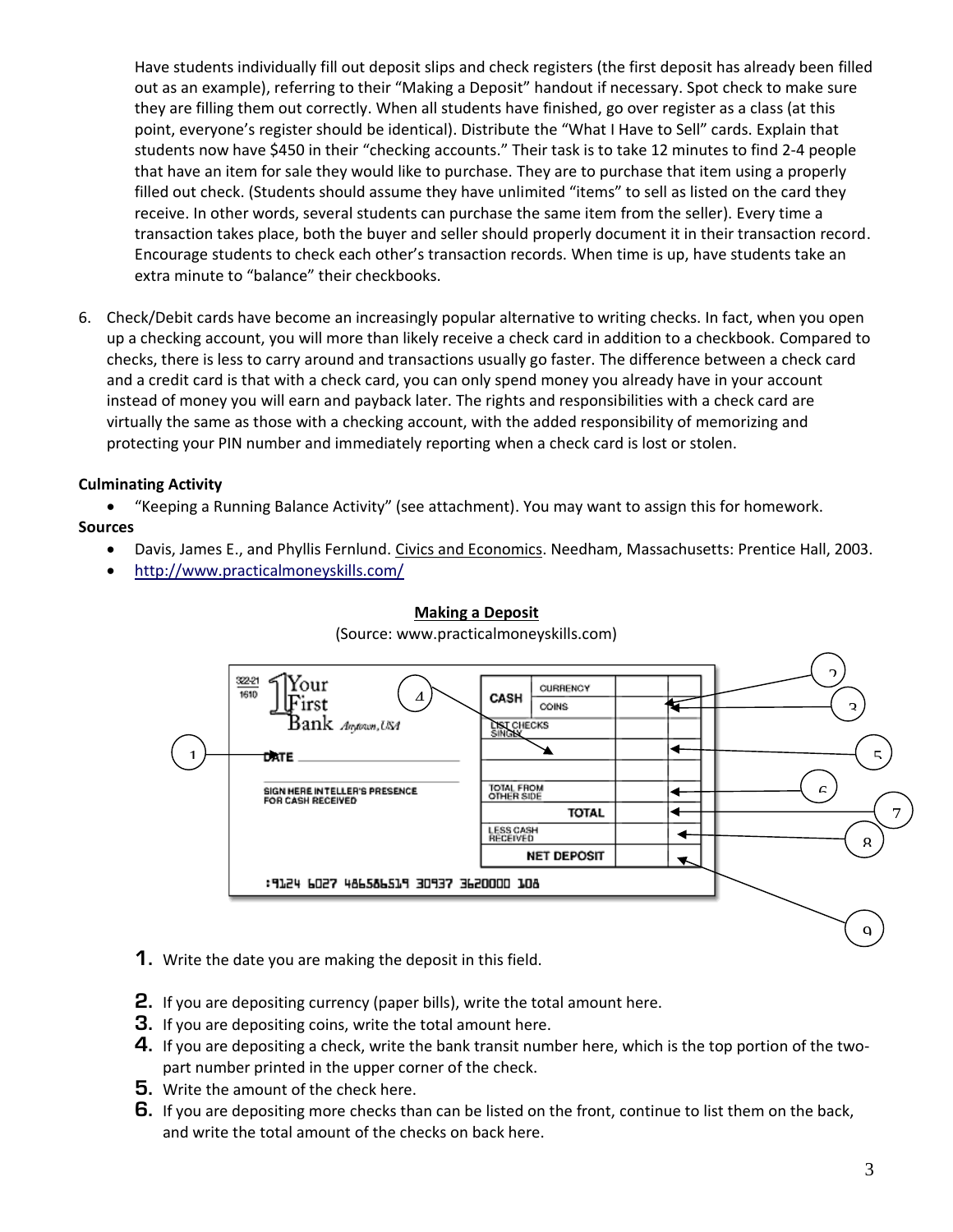- **7.** Write the total amount you are depositing here.
- **8.** If you are making a deposit inside a bank with a teller and you want to receive cash back from your deposit, write the amount you want in this field.
- **9.** Write the total amount (less cash back) of your deposit in this field.



1. **Date**: Enter the date you are writing the check.

2. **Payee**: Enter the name of the person or the company you are going to give the check to.

3. **Amount of check in numerals**: Enter the amount of the check, in numbers. Don't

leave any space between the pre-printed dollar symbol (\$) and the numbers

indicating the amount of the check; there should be no room for someone to add in extra numbers.

4. **Amount of check in words**: Enter the amount of the check in words. Start writing

at the far left side of the line. Follow the dollar amount by the word "and," then write the amount of cents over the number 100. Draw a line from the end of the 100 to the end of the line.

5**. Name**: Your personal information is printed here. Never list your Social Security number on your printed check.

6**. Signature**: Sign your check exactly the way you signed your name on the

signature card you filled out when you opened your account.

7. **Memo**: Use this space to note why you wrote the check. If you are paying a bill,

this is a good place to put information requested by the company.

8. **Identification numbers:** These numbers are used to identify the bank, your

account number, and the check number. They are printed in a special magnetic ink that machines can read.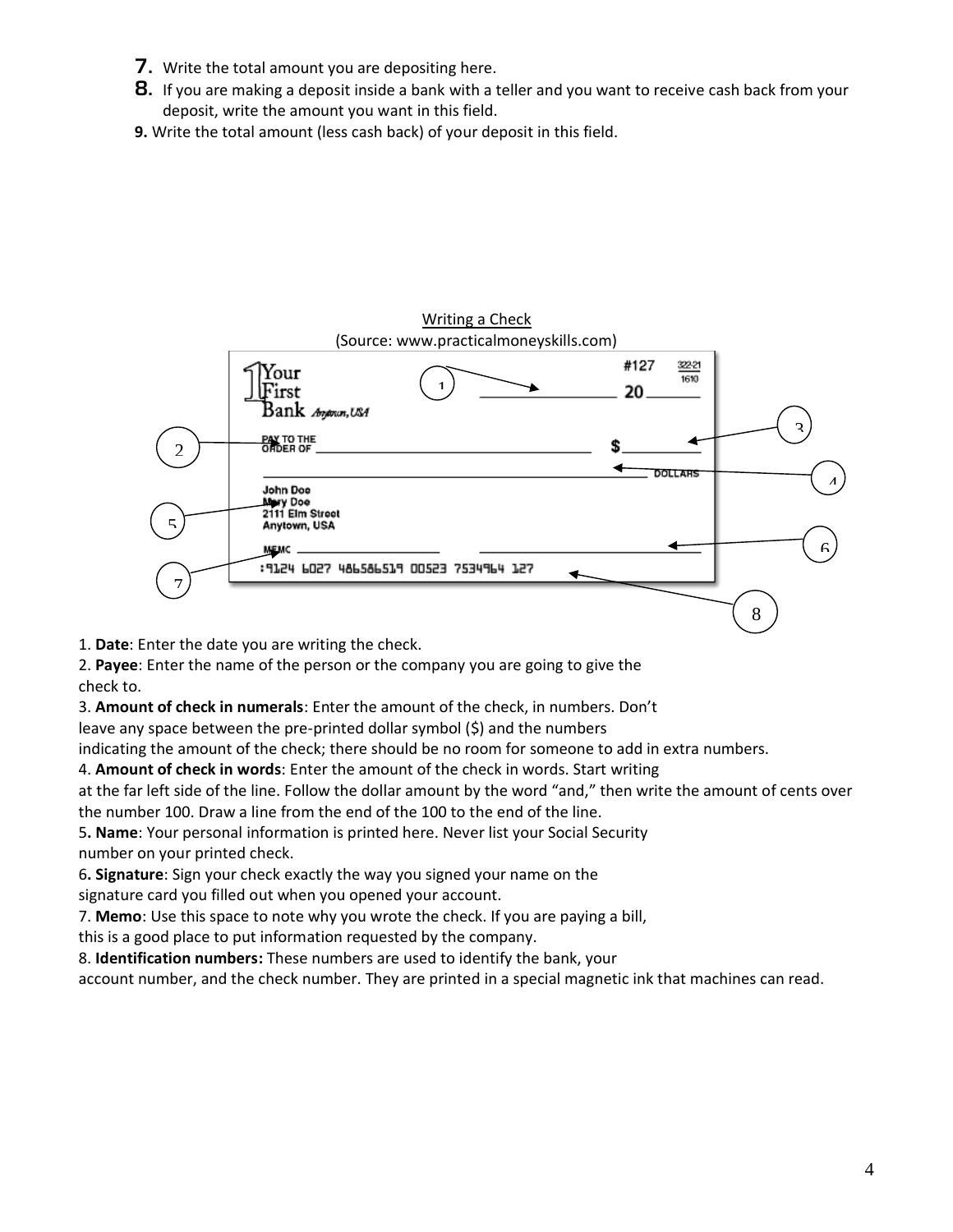#### **Deposit Slips**

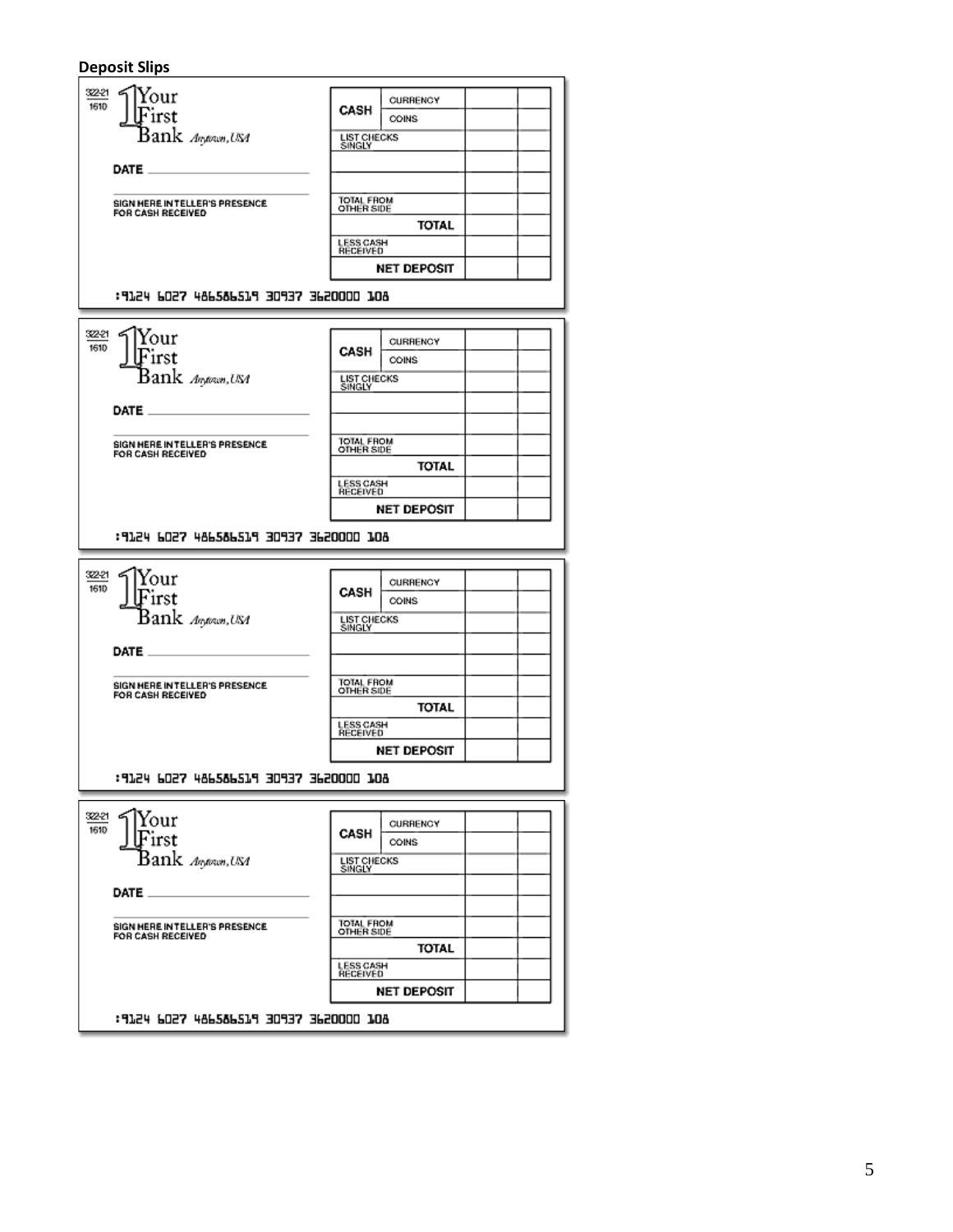**Checks**

| Your<br>First<br>Bank <i>Ang</i> onon,USA                                                               | #127<br>322-21<br>1610<br>$20 -$ |
|---------------------------------------------------------------------------------------------------------|----------------------------------|
| PAY TO THE<br>ORDER OF __<br>the control of the control of the control of the control of the control of | \$                               |
| John Doe<br>Mary Doe<br>2111 Elm Street<br>Anytown, USA<br>MEMC -                                       | DOLLARS DOLLARS                  |
| :9124 6027 486586519 00523 7534964 127                                                                  |                                  |
| rour<br>First<br>Bank <i>Ang</i> onon,USA                                                               | #128<br>322-21<br>1610<br>$20 -$ |
| PAY TO THE<br><u> 1989 - Johann John Stone, mars eta biztanleria (</u><br>ORDER OF                      | \$                               |
| John Doe<br>Mary Doe<br>2111 Elm Street<br>Anytown, USA<br>MEMC —                                       | DOLLARS DOLLARS                  |
| :9124 6027 486586519 00523 7534964 127                                                                  |                                  |
|                                                                                                         |                                  |
| Your<br>First<br>Bank <i>Ang</i> onon,USA                                                               | #129<br>1610<br>20__             |
| PAY TO THE<br>ORDER OF _                                                                                | \$_                              |
| John Doe<br>Mary Doe<br>2111 Elm Street<br>Anytown, USA<br>MEMC _                                       | DOLLARS                          |
| F51 PJPPE27 F5200 PIZ36653 P51PH 127                                                                    |                                  |
| Your<br>First<br>Bank <i>Angenan,USA</i>                                                                | #130<br>20                       |
| PAY TO THE<br>ORDER OF                                                                                  | \$                               |
| John Doe<br>Mary Doe<br>2111 Elm Street<br>Anytown, USA<br>MEMC _                                       | <b>DOLLARS</b>                   |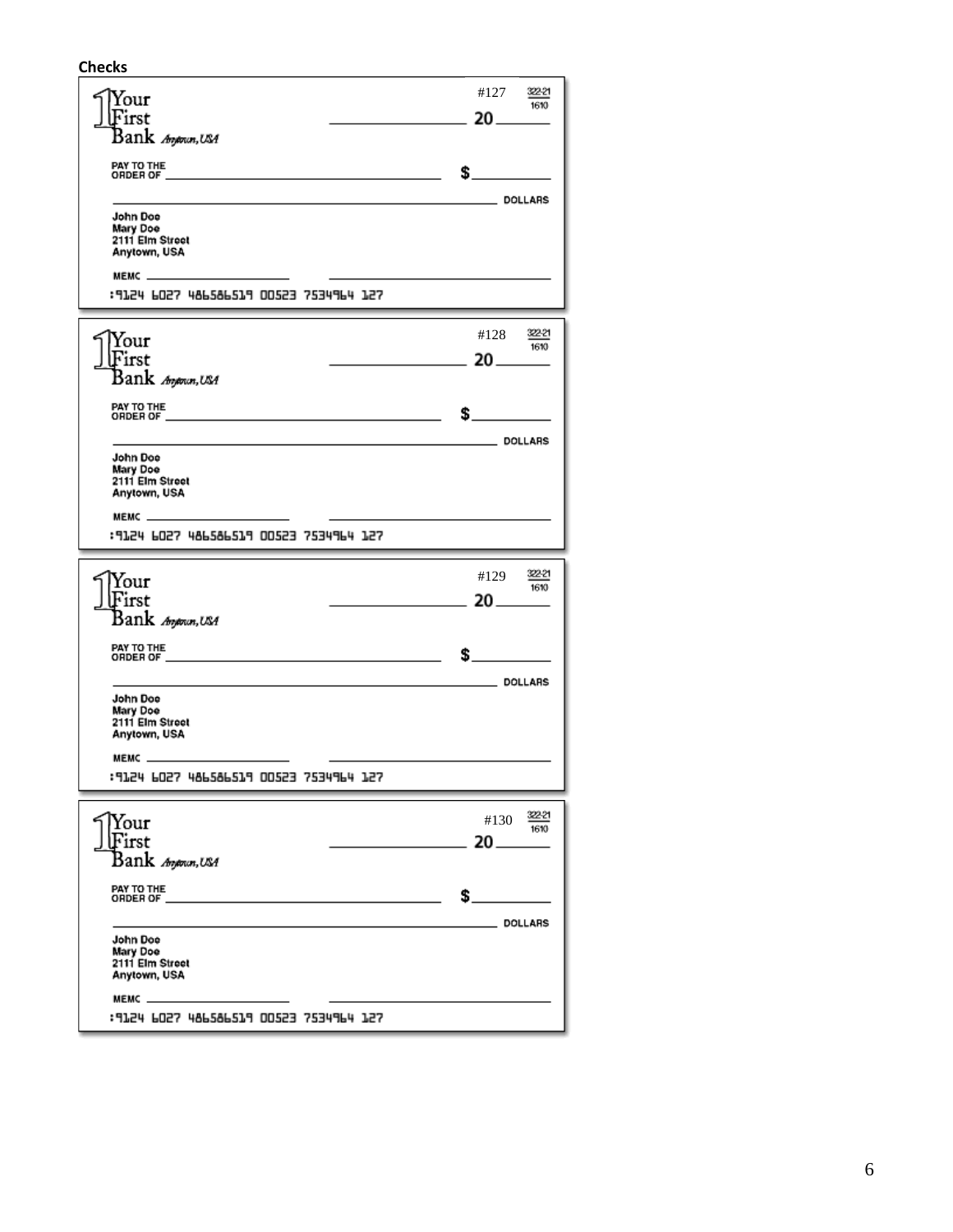# **Transaction Register**

| <b>Transaction Register</b>        |                    |             |            |  |             |        |                |        |
|------------------------------------|--------------------|-------------|------------|--|-------------|--------|----------------|--------|
| <b>Transaction</b><br>Type/Check # | <b>Description</b> | <b>Date</b> | Debits (-) |  | Credits (+) |        | <b>Balance</b> |        |
| Cash                               | Cash Deposit       | 11/27       |            |  | 200         | $00\,$ | 200            | $00\,$ |
|                                    |                    |             |            |  |             |        |                |        |
|                                    |                    |             |            |  |             |        |                |        |
|                                    |                    |             |            |  |             |        |                |        |
|                                    |                    |             |            |  |             |        |                |        |
|                                    |                    |             |            |  |             |        |                |        |
|                                    |                    |             |            |  |             |        |                |        |
|                                    |                    |             |            |  |             |        |                |        |
|                                    |                    |             |            |  |             |        |                |        |
|                                    |                    |             |            |  |             |        |                |        |
|                                    |                    |             |            |  |             |        |                |        |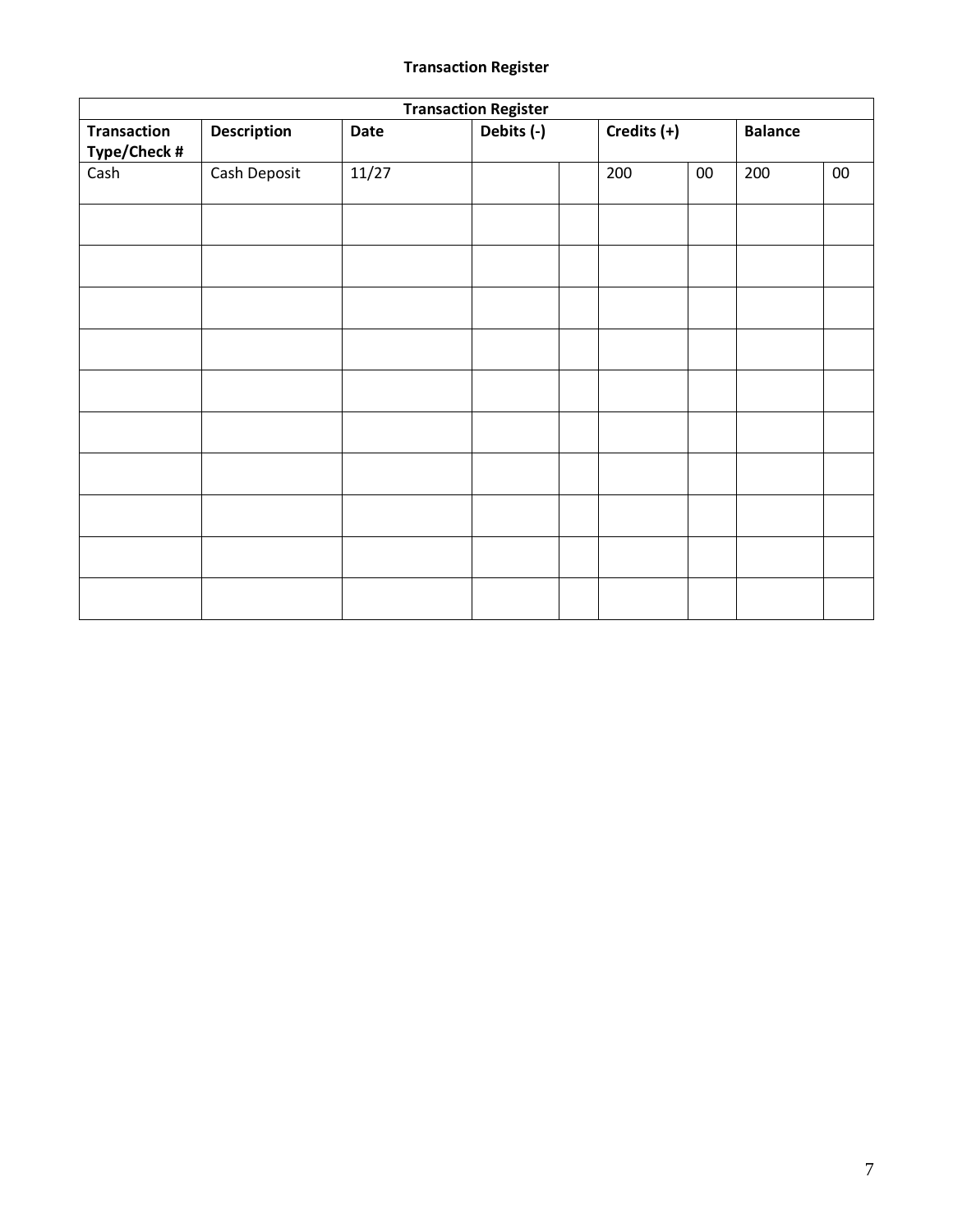| <b>Michael Jordan signed</b><br>jersey: \$94.79                        | <b>Years subscription to</b><br><b>Sports Illustrated</b><br>Magazine: \$55.89 | Nintendo Wii: \$295.14                                           | Exxon gas card: \$50.00               |
|------------------------------------------------------------------------|--------------------------------------------------------------------------------|------------------------------------------------------------------|---------------------------------------|
| Gift certificate for use at<br>any store in the local<br>mall: \$75.00 | 4 movie tickets that can<br>be used for any movie:<br>\$37.50                  | Total spa package<br>including makeover and<br>massage: \$145.40 | Cappuccino/Espresso<br>maker: \$78.50 |
| Roundtrip plane ticket<br>to New York City:<br>\$171.42                | Set of guitar strings:<br>\$15.89                                              | Choice of any 5 CDs from<br>Amazon.com: \$32.66                  | New basketball: \$23.90               |
| 2 Tickets to the next<br>school dance: \$30.00                         | Box of assorted gourmet<br>chocolates: \$17.97                                 | Nice piece of jewelry for<br>your significant other:<br>\$82.12  | Bicycle tune-up: \$20.92              |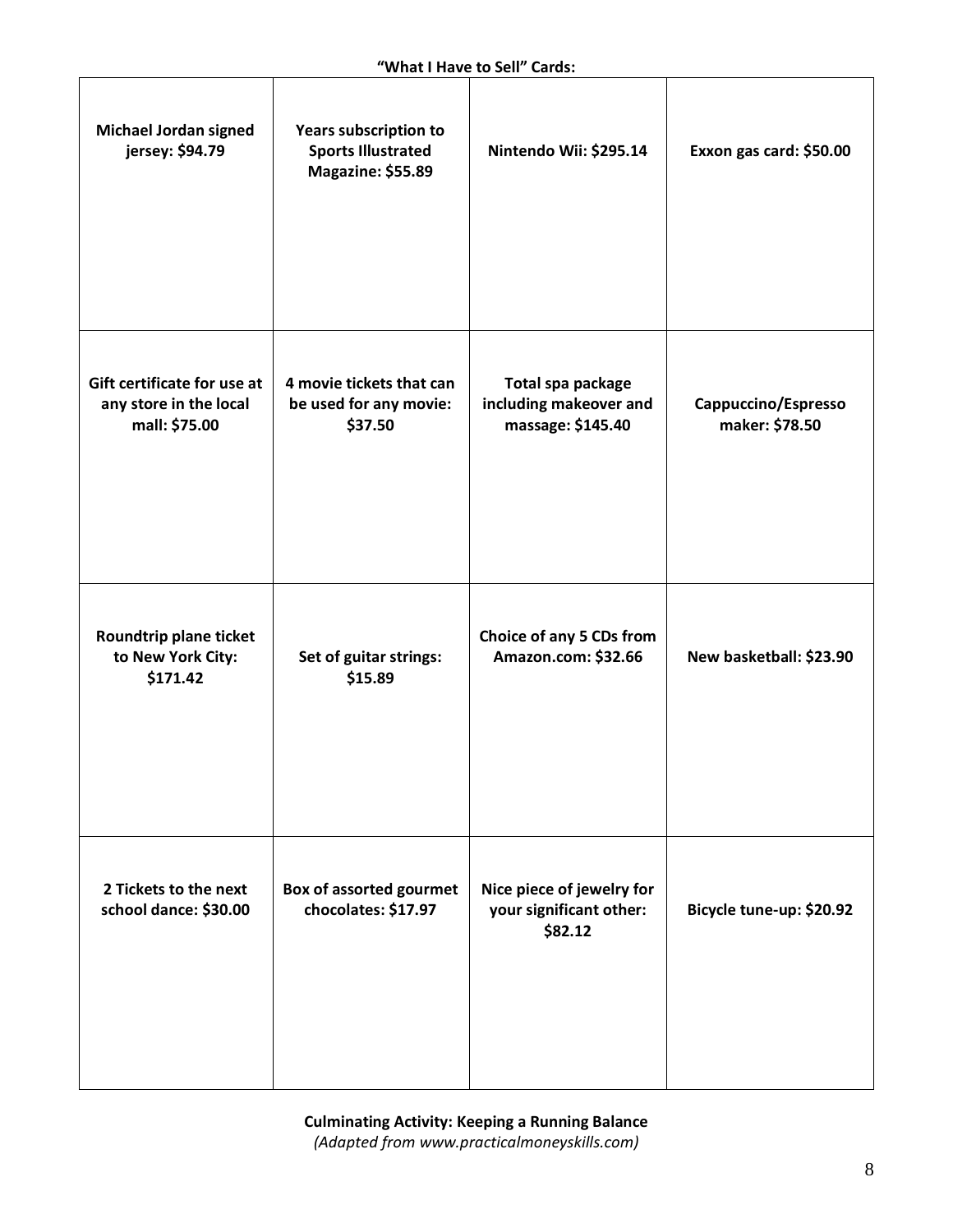### **Record deposits and keep a running balance in the checkbook register below.**

**1.** On May 26, your balance is \$527.96.

**2.** On May 27, you write check #107 to your landlord, Mrs.Wilson, for \$226.00.

**3.** On May 28, you use your check card at Foodland for \$22.52.

**4.** On June 1, you write a check for \$156.32 to Bank of Illinois for your car payment.

**5.** On June 1, you realize your check to the Bank of Illinois should have been for \$165.23, so you void the first check and write a new check for \$165.23.

**6.** On June 2, you write a check to Interstate Phone Service for \$62.77.

**7.** On June 2, you use your ATM card to withdraw \$20.00.

**8.** On June 15, your paycheck for \$425.00 is automatically deposited.

**9.** On June 15, you use your check card at Gifts Plus to buy a \$18.99 birthday present for your friend.

**10.** On June 15, you write a check for \$246.45 to State Ranch to cover your insurance premium.

**11.** On June 22, you transfer \$100.00 online from your checking account to your savings account.

**12.** On June 24, you use your check card at Gas Up to fill up your car. You spend \$12.88.

**13.** On June 28, you use your ATM card to withdraw \$30.00 from your checking account.

| <b>Transaction Register</b>        |                    |      |            |  |             |  |                |  |  |
|------------------------------------|--------------------|------|------------|--|-------------|--|----------------|--|--|
| <b>Transaction</b><br>Type/Check # | <b>Description</b> | Date | Debits (-) |  | Credits (+) |  | <b>Balance</b> |  |  |
|                                    |                    |      |            |  |             |  |                |  |  |
|                                    |                    |      |            |  |             |  |                |  |  |
|                                    |                    |      |            |  |             |  |                |  |  |
|                                    |                    |      |            |  |             |  |                |  |  |
|                                    |                    |      |            |  |             |  |                |  |  |
|                                    |                    |      |            |  |             |  |                |  |  |
|                                    |                    |      |            |  |             |  |                |  |  |
|                                    |                    |      |            |  |             |  |                |  |  |
|                                    |                    |      |            |  |             |  |                |  |  |
|                                    |                    |      |            |  |             |  |                |  |  |
|                                    |                    |      |            |  |             |  |                |  |  |
|                                    |                    |      |            |  |             |  |                |  |  |
|                                    |                    |      |            |  |             |  |                |  |  |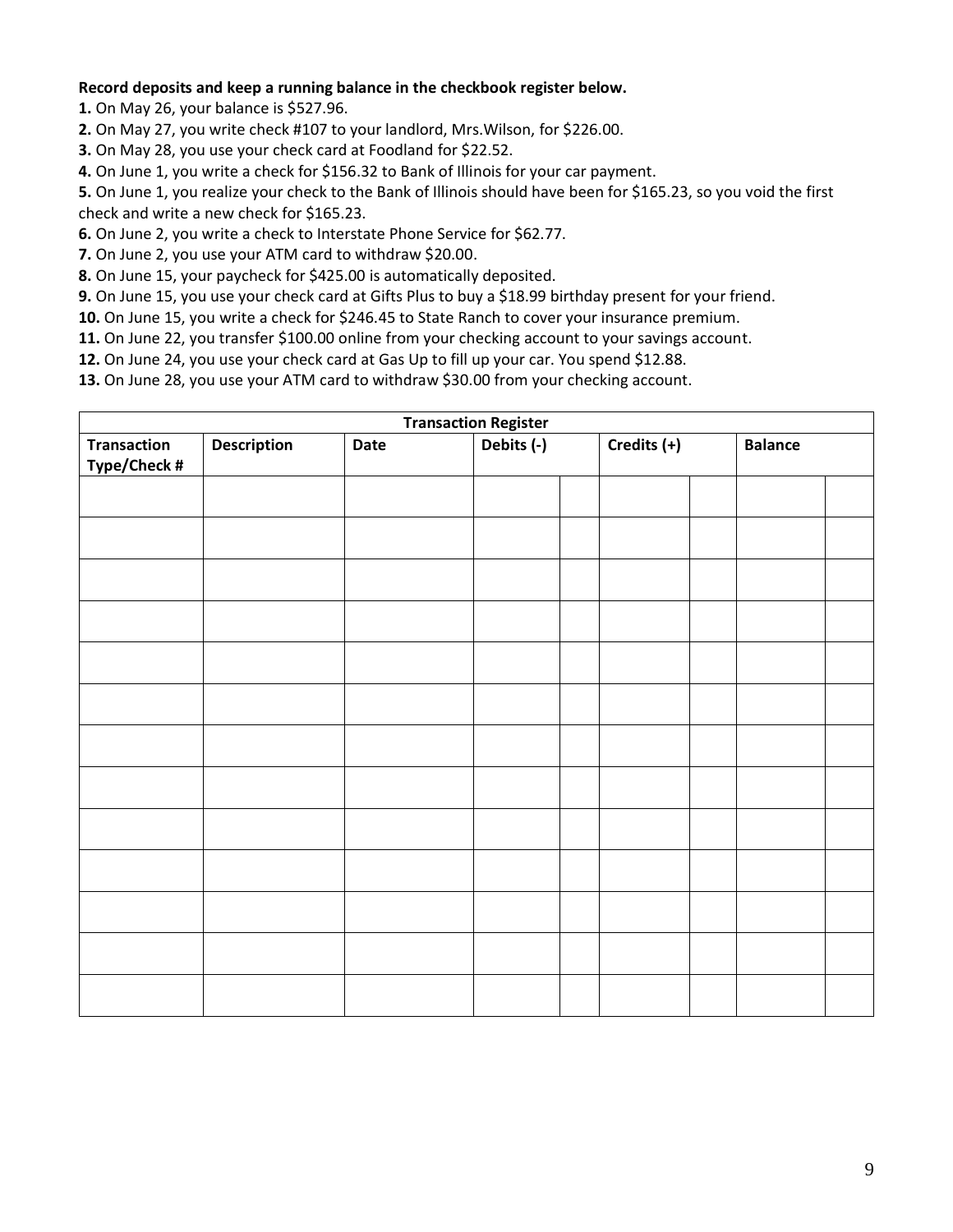| Name: |  |  |  |  |  |  |  |
|-------|--|--|--|--|--|--|--|
|       |  |  |  |  |  |  |  |

**Use the transaction register you just completed to answer the following questions:**

**1.** What was your account balance on May 30?

**2.** Could you have paid your car insurance payment on June 1 instead of June 15? If not, why?

**3.** The love of your life has been in a bad mood lately, and you think an expensive present might help. You've found a leather jacket on sale for \$189.00. Can you afford to buy the jacket on June 8? What will your account balance be if you do?

**4.** Your favorite movie was just release on Blu-Ray. It costs \$21.99. Can you afford to buy the CD on June 2? What will your account balance be if you do?

**5.** What was your account balance after you withdrew \$30.00 on June 28?

**6.** What was the amount of check #111, to whom did you write it, and for what?